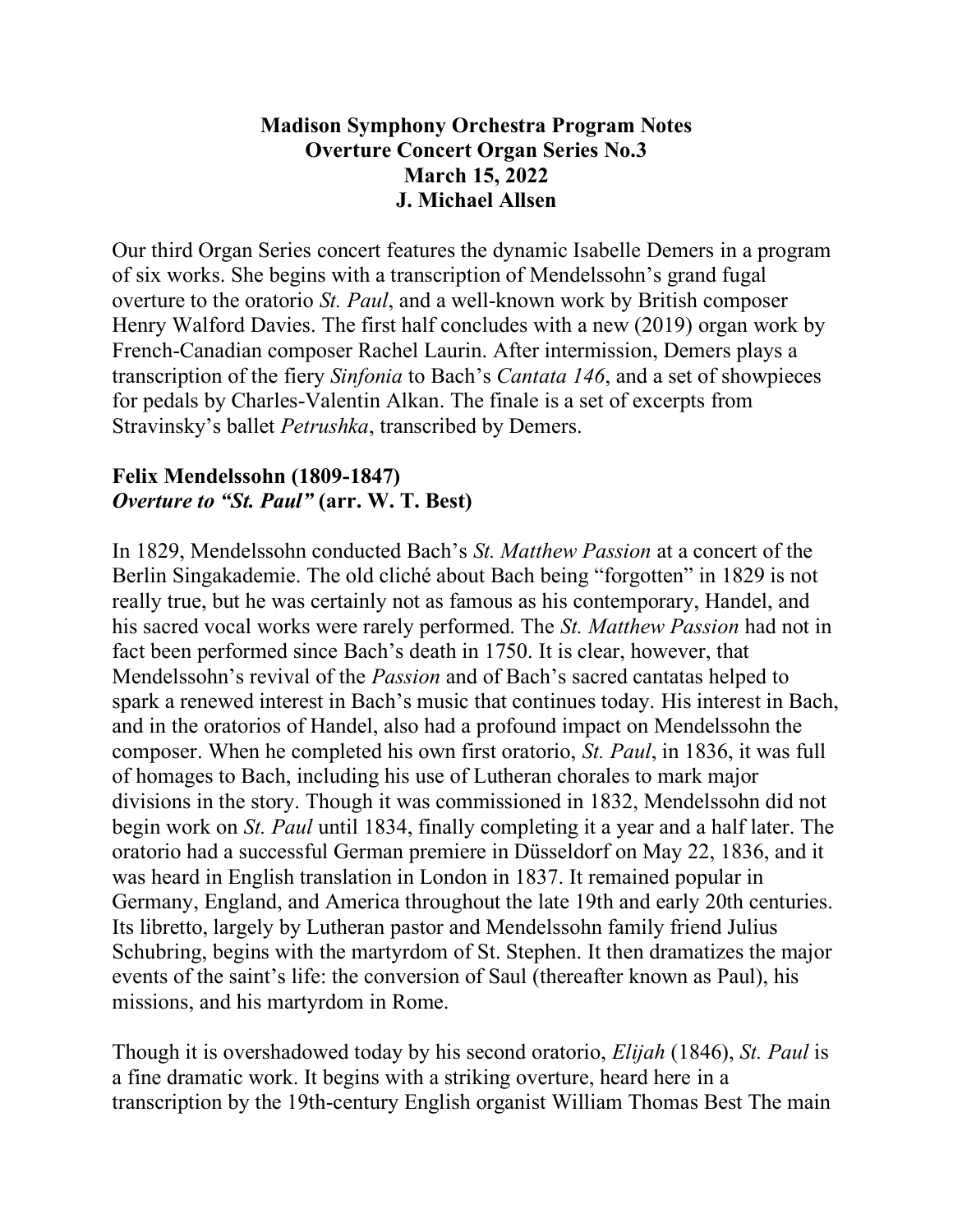theme of the overture is one of the most familiar Lutheran hymn-tunes, *Wachet auf* (*Sleepers Wake*), written by Philipp Nicolai in about 1599. This chorale reappears later in the oratorio, most notably at one of the great moments of the drama: Saul's sudden blindness and the miraculous restoration of his sight. In the overture, the melody appears as a kind of prelude, before Mendelssohn launches into a stern, minor-key fugue. (Best was a master of pedal technique, and his arrangement of the fugue includes some flashy writing for the feet.) Fragments of the chorale are worked into the texture, emerging more clearly near the end, after a triumphant shift to A Major.

## **Henry Walford Davies (1869-1941)** *Solemn Melody* **(arr. John T. West)**

British organist and composer Henry Walford Davies studied at the Royal College of Music, before embarking on a long and successful career. In 1898 he begin a 25 year tenure as organist and choir director at London's Temple Church, where he gained a national reputation as a soloist and teacher. After a few years of university teaching, Davies took up a position in 1927 at St. George's Chapel, Windsor—the home church of the British royal family. (Davies had been knighted in 1922.) At the same time, he also became well-known for his musical radio broadcasts on the BBC. In 1936, Davies succeeded Edward Elgar as Master of the King's Music, the highest musical appointment granted by British royalty: roughly equivalent in status to the Poet Laureate. His most famous work, *Solemn Melody*, was composed in 1908 as a work for organ and string orchestra, but it is heard most frequently in arrangements for solo organ. The version heard here was published in 2004 by the American organist John West. Its main theme is a broad, dignified, and distinctly "English-sounding" melody, heard once unadorned, and then in a grand, fullyharmonized variation.

## **Rachel Laurin (b. 1960)** *Sonata No.1 for Organ, Op.91*

Like Isabelle Demers, Rachel Laurin was born in Québec. After studies at the Conservatoire de musique du Québec à Montréal, she took a position as organist at the Oratoire Saint-Joseph du Mont-Royal, Montreál—the famous basilica that stands at the highest point in the city—and later became an improvisation instructor at the Conservatoire. Laurin maintains a busy, international career as a soloist, and is a prolific composer: she has written hundreds of works for organ and other solo instruments, voice, choir, and orchestra. Her *Sonata No.1* was commissioned by Robert Holmes from Vancouver, British Columbia in memory of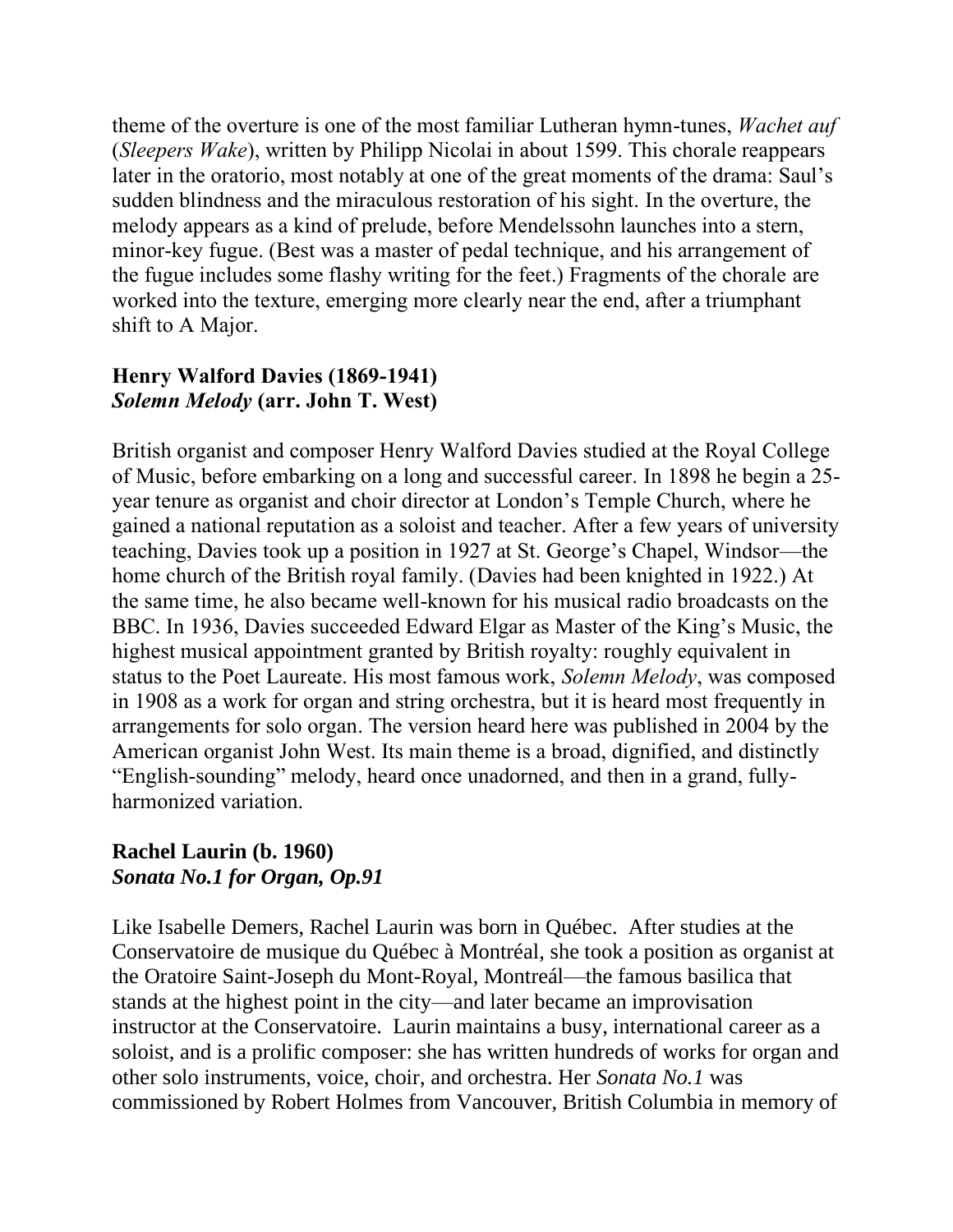his wife Maureen who died in 2017. It was completed in 2019, and Laurin played its premiere in Halifax, Nova Scotia, on July 11, 2019, at a festival of the Royal Canadian College of Organists.

Laurin provides the following description of the *Sonata No.1*: "The three movements describe the states of mind that one lives through after having been informed of a grave illness. The first movement, *Allegro agitato*, expresses fear, revulsion, hope and confusion. The second [*Berceuse mariale* (*Marian Lullaby*)], offers some respite which leads to the sense of serenity, acceptance, and abandon of a child in its mother's arms. Finally, the *Carillon-Toccata* is a celebration of life, both as lived here and to come, including an expression of the exuberance felt by one's soul, liberated from a suffering body.

"Robert Holmes had suggested that the *Ave Maria* associated with the village of Lourdes (France) be included in the *Berceuse*, hence the *Mariale* (*Marian*) in the title of the movement. He had also requested that the Gregorian hymn *Salve Regina* appear in a brilliant toccata to close the *Sonata*. This was indeed done but, in addition and as a surprise for Mr. Holmes, the composer also introduced the principal motive from Louis Vierne's *Carillon de Longpont* when she found out that this work had been played as the recessional piece at the couple's wedding."

# **Johann Sebastian Bach (1685-1750)** *Sinfonia from Cantata No.146* **(arr. Marcel Dupré)**

Bach did not invent the Lutheran church cantata, a multi-movement setting of sacred texts, but his cantatas are the finest examples of the form. Though he composed cantatas throughout his career, the great bulk of them were written during his first few years in Leipzig, where he arrived in 1723 to take the position of Kantor at the Thomaskirche—the head church musician in the city. Among many other duties, Bach was expected to produce a cantata every week. The cantata was viewed as an important addition to both the selected Bible verse and the hymn of the day, and Bach's texts are often drawn from these sources, as well as sacred librettos assembled by Lutheran pastors and Bach himself. In his first years at the Thomaskirche, Bach composed no less than *five* annual cycles of cantatas, mostly newly-composed: each cycle including some 60 works, one appropriate to each Sunday of the Church Year, and special cantatas for Christmas, and the main feasts of Advent and Lent. Of these 300 works, nearly 200 survive.

This vast body of music is represented here by the *Sinfonia* from the cantata *Wir müssen durch viel Trübsal*, BWV 146 (*We must pass through great sadness*). Bach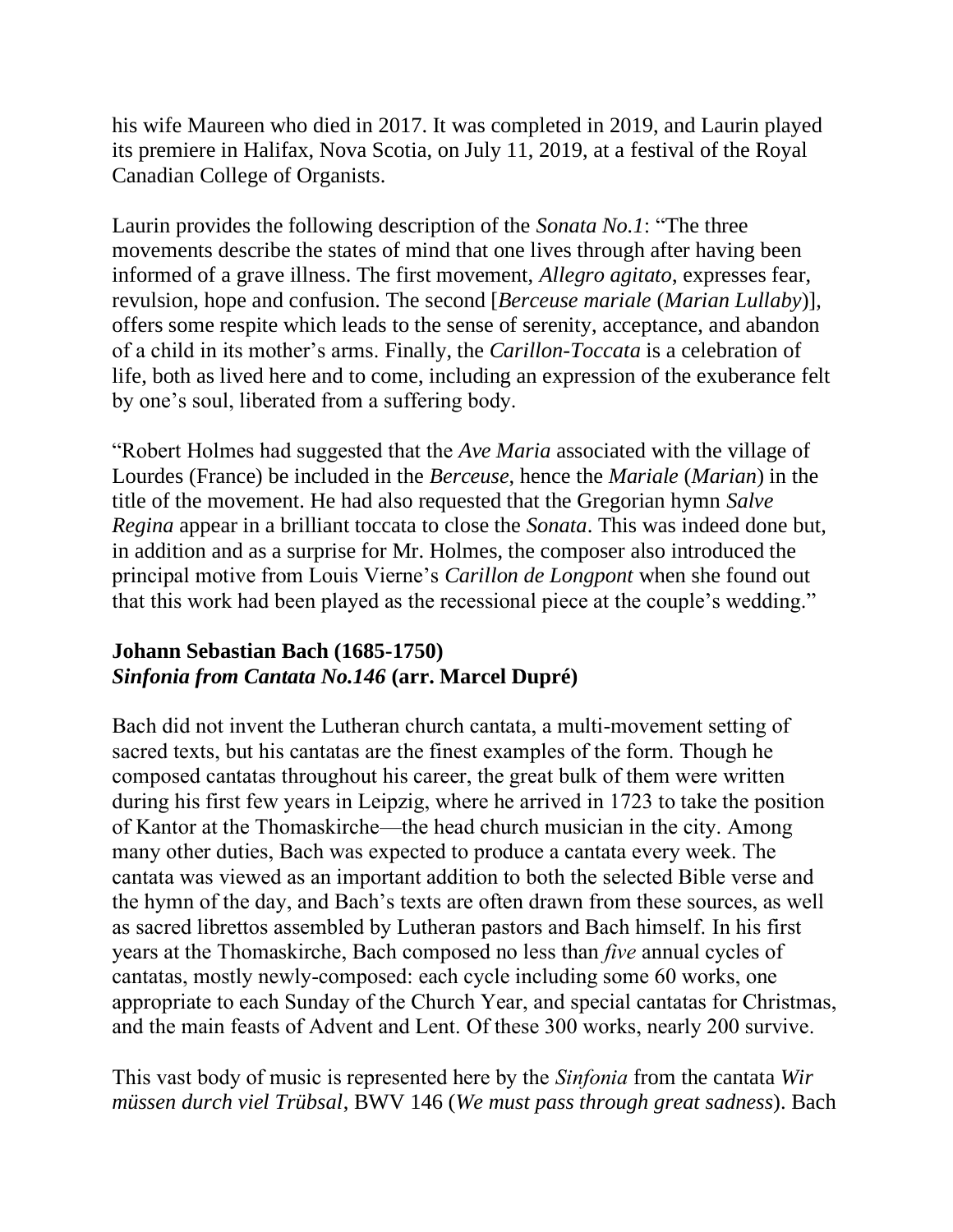composed this work in either 1726 or 1728, for the third Sunday after Easter. It begins with a sizeable *Sinfonia* scored for flute, two oboes d'amore, tenor oboe, organ, strings, and basso continuo. Bach frequently recycled his own music, and this *Sinfonia* shares most of its music with the first movement of his slightly later harpsichord concerto in D minor, BWV 1052. (Both of these works were turn based upon a now-lost violin concerto by Bach.) The *Sinfonia* is heard here in an arrangement for solo organ published in 1941 by the eminent French organist Marcel Dupré (1886-1971). Dupré was particularly devoted to Bach, and published a complete edition of Bach's solo organ works that is still widely used today. He also published several arrangements like this one. The *Sinfonia* begins with a fierce *ritornello*: a phrase that reoccurs throughout the piece as a kind of musical touchstone interspersed with virtuoso passages for the organ. The ferocious forward movement of this piece relaxes only once near the middle for a brief cadenza. It ends with a final statement of the *ritornello*.

#### **Charles-Valentin Alkan (1813-1888) Excerpts from** *Twelve Etudes for the Feet*

The son of a music teacher in the Jewish quarter of Paris, Charles-Valentin Alkan was certainly among Paris's most phenomenally talented—and enigmatic musicians in the 19th century. An amazing prodigy as a child, Alkan made his public debut on violin at age 7, and, after enrolling at the Paris Conservatoire, won its prestigious first prize in piano at age 10. He also won the Conservatoire's first prize in organ at age 21. As a young man, Alkan was widely known as a piano virtuoso, and recognized as the peer of Liszt and Chopin. When he was about 35, however, Alkan became a recluse, emerging from his apartment in Paris occasionally—sometimes at intervals of several years—to perform at small private recitals. He continued to compose, and became fascinated with the pedal piano: a now largely-forgotten instrument that added a pedalboard and additional bass strings to a standard piano. He wrote many works for this instrument, including the etudes heard here. Though Alkan did perform more regularly in the 1870s, he otherwise remained a kind of hermit, devoting increasing amounts of his time to studying and translating the Hebrew Talmud.

Anyone who as ever taken a lesson on an instrument knows what an etude is: a piece that is used to work on a specific aspect of playing or a particular technical skill. These are usually fairly pedestrian pieces, never intended to be heard outside of the studio. But Alkan's piano etudes are fully-realized works of considerable virtuosity. His *Three Grand Etudes* (1838), *Twelve Etudes in Major Keys* (1848), and *Twelve Etudes in Major Keys* (1857), remained some of his best-known works,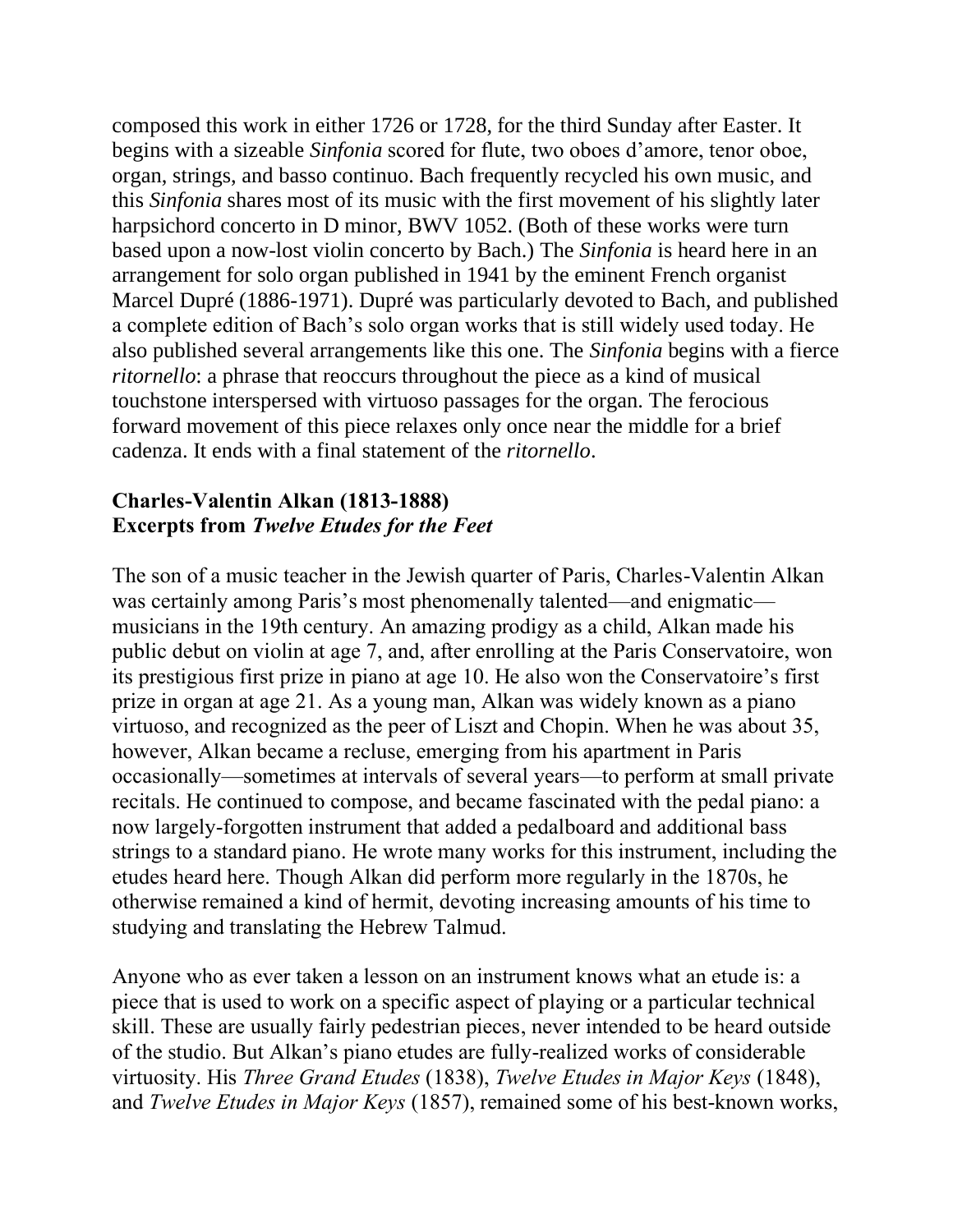and are regularly performed as concert pieces. His last set of etudes was published in about 1869. Its full title translates as *Twelve Etudes for Organ or Pedal Piano for the Feet Alone*. These are adventurous and experimental works composed at a time when most writing for pedals was fairly cautious. The *Etudes* are certainly useful in teaching: Marcel Dupré called them "the complete and indispensable foundation of pedal technique." But they are also performed, as they are here, as concert works. *Etude No.7* (*Allegro*) is a true virtuoso showpiece: aggressive chromatic lines, eventually played in thirds, alternating with three- and four-voice chords. There is a more gentle contrasting section in flowing triplets, a melody in the right foot supported by a countermelody in the left. The closing section combines the two ideas. *Etude No.6* (*Adagio*) is more lyrical, with a melancholy and songlike main theme. There is a more passionate middle section before the main idea returns, now elaborately decorated. The etude ends with a short cadenza, and a final, haunting reference to the main theme. The capstone of the set, *Etude No.12* (*Tempo giusto*), is a *chaconne*, based upon a two-measure idea heard at the beginning. This pattern is played 40 times, as the basis for increasingly flashy variations that explore a host of textures and techniques, before ending in a grand upward flourish that covers the entire pedalboard.

# **Igor Stravinsky (1882-1971) Three Movements from** *Petrushka* **(arr. Isabelle Demers)**

In 1911, the Parisian public expected great things of young Igor Stravinsky. There was an ongoing craze for Russian music and ballet, fueled by the shrewd impresario Serge Diaghilev, who had brought Stravinsky to Paris two years earlier. Stravinsky's *Firebird* (1909)—his first ballet score for Diaghilev's dance company, the Ballets Russe—had been an enormous success, and by 1911, he was already well into work on the revolutionary score for *Rite of Spring*. According to his autobiography, his second work for the Ballet Russe, *Petrushka*, began as a sort of compositional "coffee break" between *Firebird* and *Rite of Spring*. *Petrushka*  was a hit in Paris, when it premiered on June, 11, 1911, and again a year later in England. Diaghilev took the Ballets Russe on an extensive tour of the United States in 1916. This was the first exposure to Stravinsky's music for audiences in New York City, Chicago, Milwaukee, Los Angeles, and many other American cities. Though some audience members (and many critics) were bewildered by this "ultramodern" score, *Petrushka* was generally well-received on this side of the Atlantic. (It's a sad commentary on our country at this time to note that its music was actually much less controversial in America that the fact that a black character, the Moor, won out over the white Petrushka!)